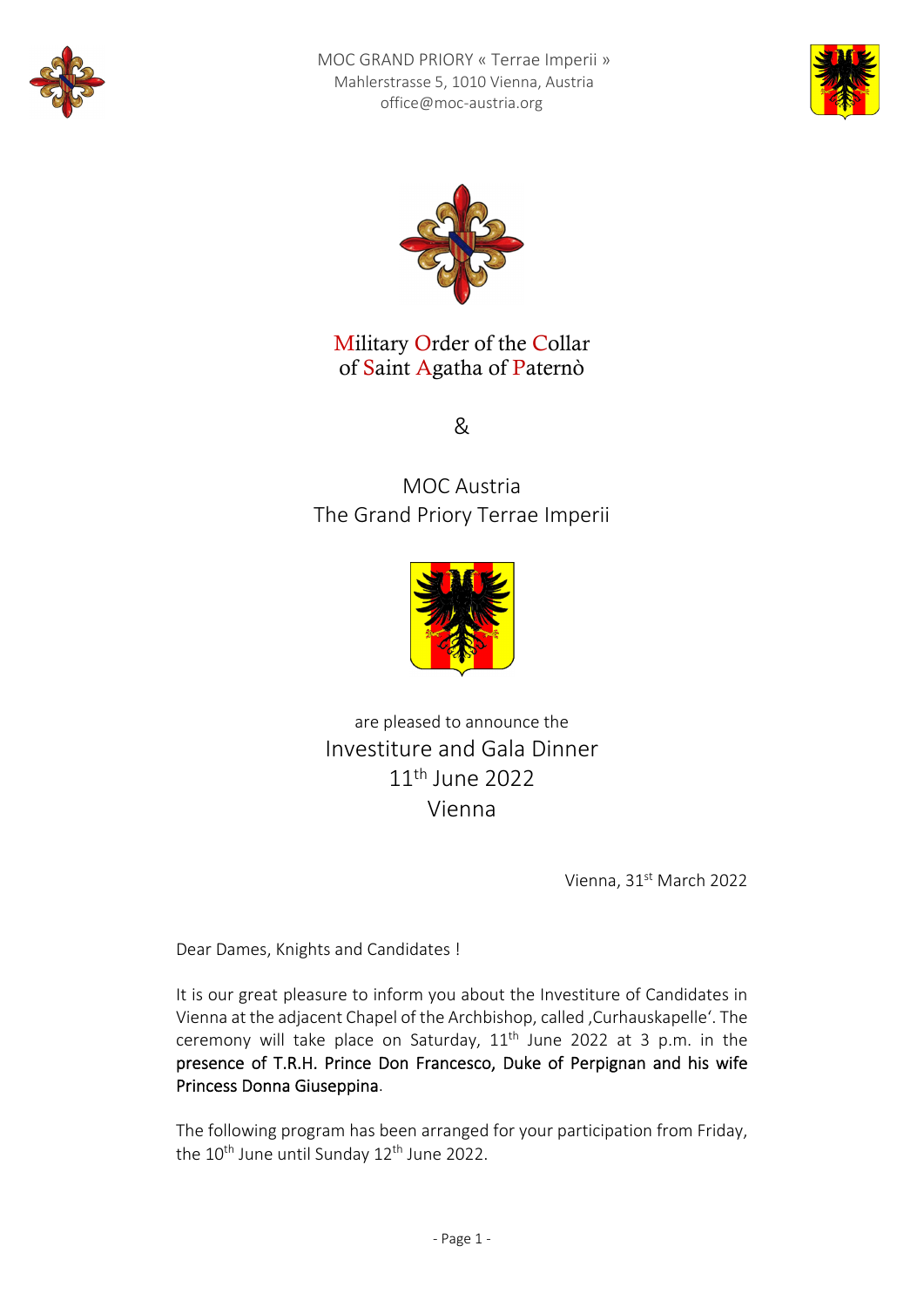



# INVESTITURE PROGRAM VIENNA 2022

# Friday, 10<sup>th</sup> June 2022, 6 p.m.

Informal Welcome Dinner at PFUDL Bäckerstraße 22, 1010 Vienna Dress Code: Casual Web : www.gasthauspfudl.com



Saturday, 11<sup>th</sup> June 2022, 3 p.m. Investiture at CURHAUSKAPELLE Stephansplatz 3, 1010 Vienna Dress Code: White Tie, Dark Evening Dress Followed by Holy Mass



Saturday, 11<sup>th</sup> June 2022, 6 p.m. Reception and Gala Dinner PALAIS TODESCO Kärntnerstraße 51, 1010 Wien

(Entrance via K&K Hofbäckerei Gerstner) Dress Code: White Tie, Dark Evening Dress



Sunday, 12th June 2022, 9 a.m. Holy Mass at STEPHANSDOM Stephansplatz 3, 1010 Vienna

The registration form is attached to this invitation.

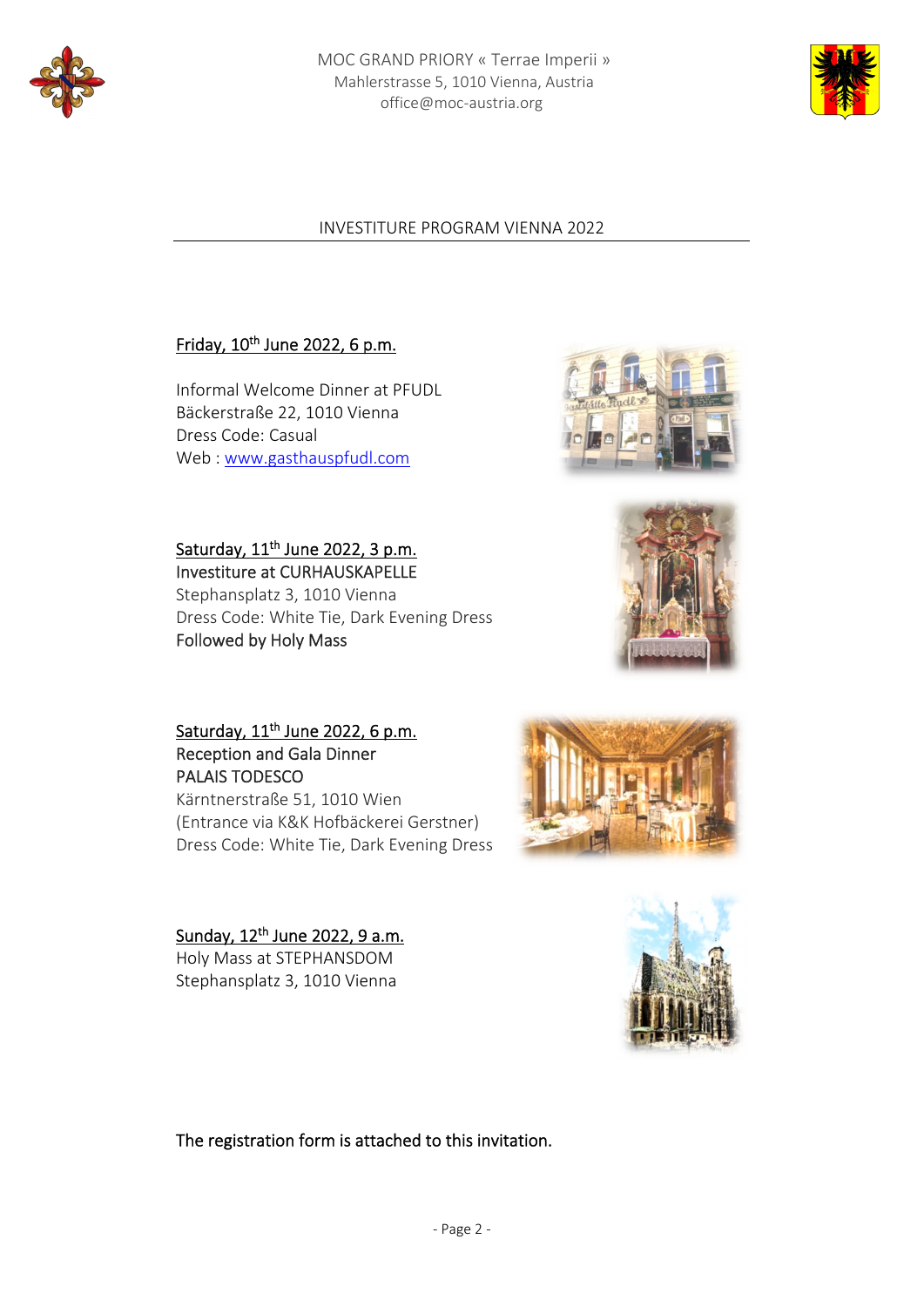



We very much look forward to your numerous attendance – the more the merrier.

We would kindly ask you to inform us about your participation by returning the attached registration form to office@moc-austria.org on or before April 30th.

In service to the Order,

# HE Don Andreas Schoberwalter GC MJ MOC

Grand Prior

HE Don Boris Todoroff MJ MOC Prior of St Anna

HE Don Peter Kahlhofer MJ MOC Prior of St. Stepahn

HE Don Oliver Braun MJ MOC Hospitaler of the Grand Priory

### INFORMATION on DONATIONS

Your donations will be contributed to :



'ZUKI' ‐ Mobile Care for Kids http://www.zuki‐zukunftfuerkinder.at/

This association takes care of homeless children to give them a perpective, a new home and education. It currently operates projects in Sundarbarns and in Kalkutta.

#### WORSEG VISION ACADEMY

https://www.worseg‐vision‐academy.com/

This association was founded by Don Artur Worseg and has built up an education centre, a hospital and an orphanage in Momella, Tansania.